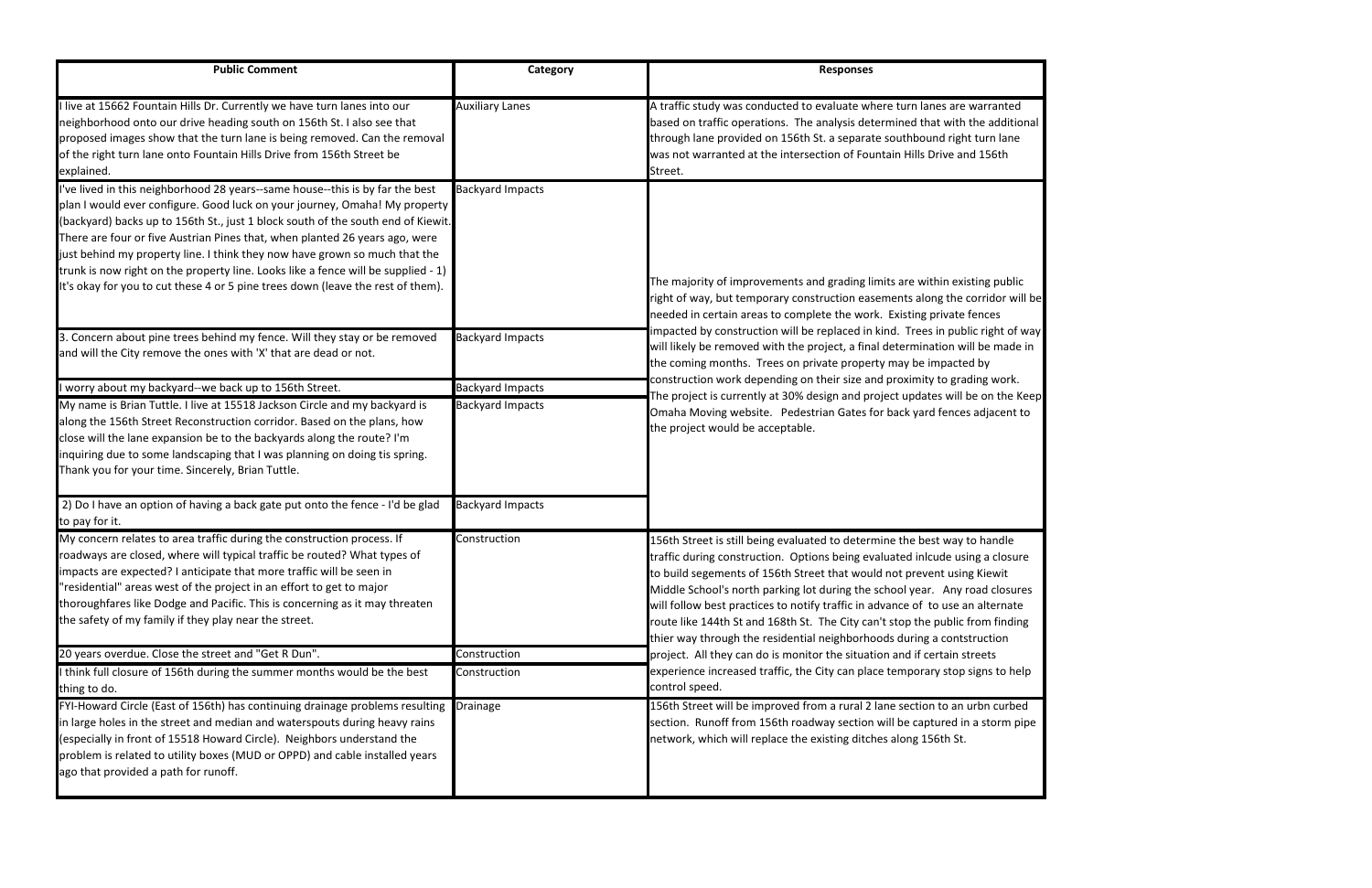| <b>Public Comment</b>                                                                                                                                                                                                                                                                                                                                                                      | Category                            | <b>Responses</b>                                                                                                                                                                                                                                                                                                                                                                                                       |
|--------------------------------------------------------------------------------------------------------------------------------------------------------------------------------------------------------------------------------------------------------------------------------------------------------------------------------------------------------------------------------------------|-------------------------------------|------------------------------------------------------------------------------------------------------------------------------------------------------------------------------------------------------------------------------------------------------------------------------------------------------------------------------------------------------------------------------------------------------------------------|
| Eastbound from Fountain Hills is already difficult in morning and evening. Will Fountain Hills/Pacific Intersection<br>there be improved access during construction?                                                                                                                                                                                                                       |                                     |                                                                                                                                                                                                                                                                                                                                                                                                                        |
| 1. Concern on how to get out of Fountain Hills on Pacific. Could a temporary<br>ight be installed on Pacific to be able to turn east out of neighborhood?                                                                                                                                                                                                                                  | Fountain Hills/Pacific Intersection | Project is limitied to work on 156th Street with improvements also at the<br>156th and Pacific Street intersection to add a second eastbound left turn lane<br>and upgrade the intersection's signal. Appropriate traffic control devices will<br>be used at the Fountain Hills Dr. and Pacific St. intersection to shift traffic for<br>construction operations. The signals along the 156th Street will be connected |
| Consider the timing of lights @ intersections. Especially 156th & Pacific.<br>Ingress/Egress from Pacific St / 156th Businesses is dangerous - hx of fatality.<br>Thank you.                                                                                                                                                                                                               | Fountain Hills/Pacific Intersection | and timed to facilitate the efficient movement of traffic.                                                                                                                                                                                                                                                                                                                                                             |
| 1) The entrance of Howard Street needs widening due to traffic currently<br>making it a 2 lane turn or parking place. This pertains mostly due to school<br>traffic. The entrance is too narrow for 2 vehicles, especially limited by snow<br>piles. And the crosswalks are ignored.                                                                                                       | Howard                              | Howard will be widened to accomadate 2 lanes at the 156th Street<br>intersection.                                                                                                                                                                                                                                                                                                                                      |
| Consider the City's current position on not including street lights on new<br>projects. There are a lot of students who walk to school. With no street lights<br>it is a significant safety issue 4 moths of the year when it is still dark in the<br>morning.                                                                                                                             | Lighting                            |                                                                                                                                                                                                                                                                                                                                                                                                                        |
| This is for GAYLE. The lighting for the increased surface of the roadway both<br>directions. The increased lighting for the sidewalks both sides especially at<br>156th and Wycliffe and Bucky's. Please keep in mind when there's inclement<br>weather it's very difficult to see when heavy rain, snow, fog, plus when<br>students are jay-walking or running when it's dark. Thank you. | ighting                             | Lighitng will be provided along this section of 156th due to the proximity of 3<br>schools to the project.                                                                                                                                                                                                                                                                                                             |
| n/a                                                                                                                                                                                                                                                                                                                                                                                        | N/A                                 |                                                                                                                                                                                                                                                                                                                                                                                                                        |
| n/a                                                                                                                                                                                                                                                                                                                                                                                        | N/A                                 |                                                                                                                                                                                                                                                                                                                                                                                                                        |
| n/a                                                                                                                                                                                                                                                                                                                                                                                        | N/A                                 | N/A                                                                                                                                                                                                                                                                                                                                                                                                                    |
| n/a                                                                                                                                                                                                                                                                                                                                                                                        | N/A                                 |                                                                                                                                                                                                                                                                                                                                                                                                                        |
| n/a<br>We also have concerns about the noise being closer to our house and the                                                                                                                                                                                                                                                                                                             | N/A<br><b>Noise</b>                 |                                                                                                                                                                                                                                                                                                                                                                                                                        |
| roots of our large tree being disturbed.                                                                                                                                                                                                                                                                                                                                                   |                                     |                                                                                                                                                                                                                                                                                                                                                                                                                        |
| 2. I am also concerned about the noise in the backyard. It is already hard to<br>talk in my backyard or deck.                                                                                                                                                                                                                                                                              | <b>Noise</b>                        | The Noise Analysis is still underway and information regarding the need for                                                                                                                                                                                                                                                                                                                                            |
| Would like you to consider installing a sound-barrier wall all along the route -<br>a uniform look for the neighborhood. The traffic noise is already loud with<br>only 2 lanes. Very few people actually use the sidewalk behind our house.                                                                                                                                               | <b>Noise</b>                        | walls is undetermined at this time. The study is being done in accordance<br>with NDOT's noise policy and guidance. Those affected will be contacted at a<br>later date to discuss in more detail.                                                                                                                                                                                                                     |
| Please consider a uniform noise barrier which would provide a much better<br>ook instead of wood fences that deteriorate. Bill Urban.                                                                                                                                                                                                                                                      | <b>Noise</b>                        |                                                                                                                                                                                                                                                                                                                                                                                                                        |
| We would like the children to be farther away from the road when walking to Pedestrians<br>school.                                                                                                                                                                                                                                                                                         |                                     | A 5'-6.5' landscape buffer will generally be provided between the roadway<br>and cidewalk Thara ara araac whara a 2' minimum huffar will ucad cuch ac                                                                                                                                                                                                                                                                  |

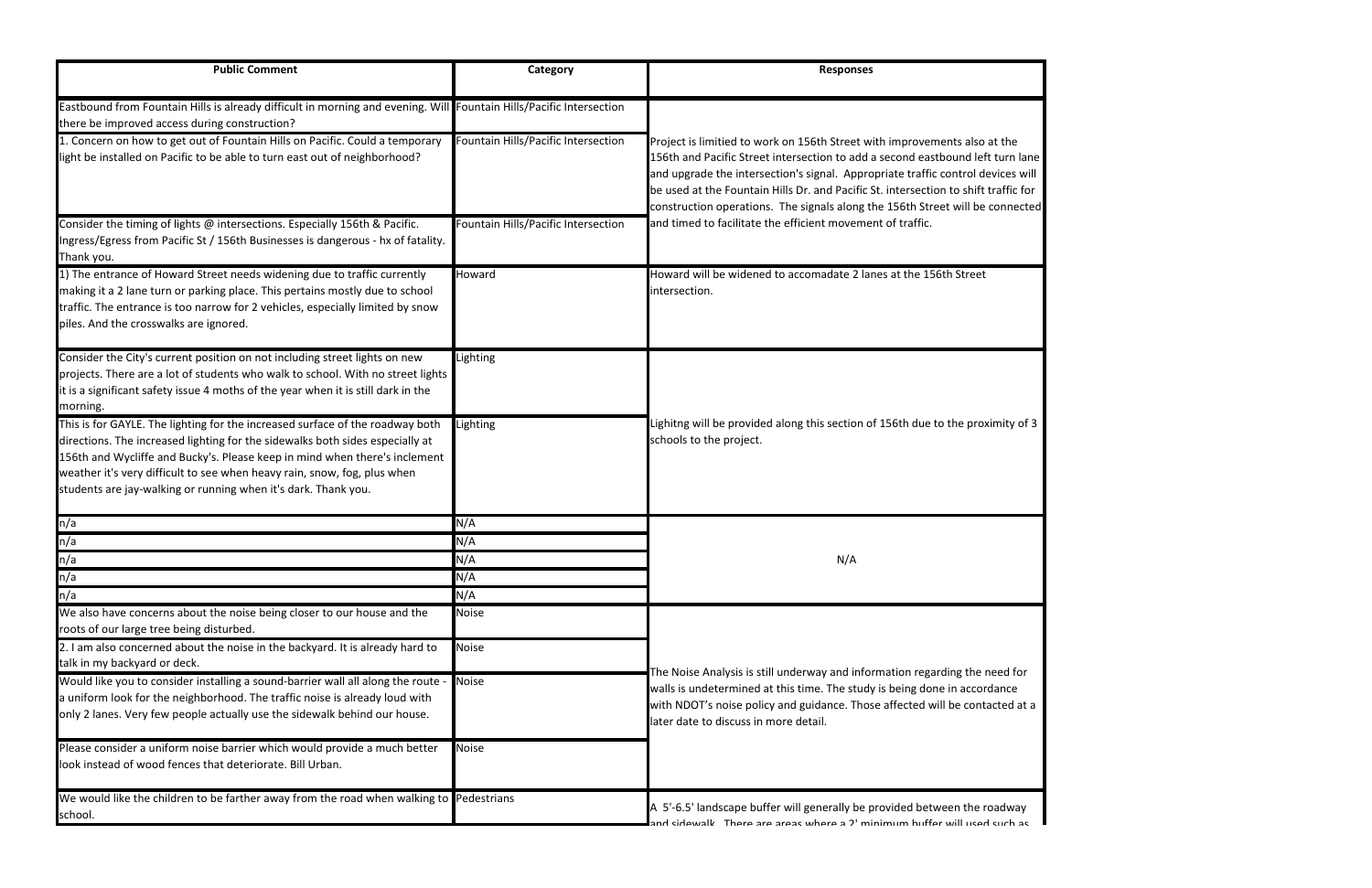| <b>Public Comment</b>                                                                                                                                                                                                                                                                                                                                                                                                                                                                                                                                                                                                                                                                                                                                                                              | Category                         | <b>Responses</b>                                                                                                                                                                                                                                                                                                                                                                                                                                                                                   |
|----------------------------------------------------------------------------------------------------------------------------------------------------------------------------------------------------------------------------------------------------------------------------------------------------------------------------------------------------------------------------------------------------------------------------------------------------------------------------------------------------------------------------------------------------------------------------------------------------------------------------------------------------------------------------------------------------------------------------------------------------------------------------------------------------|----------------------------------|----------------------------------------------------------------------------------------------------------------------------------------------------------------------------------------------------------------------------------------------------------------------------------------------------------------------------------------------------------------------------------------------------------------------------------------------------------------------------------------------------|
| I would prefer a smaller sidewalk and more of a buffer space. This seems a<br>more logical solution in regard to safety for pedestrian and bikers. It doesn't<br>seem to be a congestion issue at this point.                                                                                                                                                                                                                                                                                                                                                                                                                                                                                                                                                                                      | Pedestrians                      | anu siucwaii, There are areas where a z-mimmum bune<br>along Kiewit Middle School where a wider sidewalk will be constructed to<br>accommodate the larger pedestrian traffic.                                                                                                                                                                                                                                                                                                                      |
| 2) Your ideas are OK but this working is also dependent on people following<br>traffic rules. Those rules need to be enforced & promoted by Kiewit M.S.<br>Allowing people to stop, park, p/up or drop off wherever suits them best is<br>insane but mostly unsafe. Focus on safety. Work with Kiewit to staff &<br>promote a safe & time efficient system. I know this problem exists<br>everywhere so be the ones to solve it!                                                                                                                                                                                                                                                                                                                                                                   | <b>School - Operations</b>       | With improvements being made to the north access to the parking lot, Kiew<br>will be reevaluating pickup and drop-off operations and procedures at the<br>school.                                                                                                                                                                                                                                                                                                                                  |
| My main concern is pedestrian safety and school zone acknowledgement,<br>including signage and law enforcement. My requests for additional school<br>zone signs and/or yellow flashing lights have been rejected currently but I<br>would urge moving forward this would be considered. With traffic coming off<br>fast paced Dodge Street directly into a school zone there needs to be a better<br>more noticeable transition. In the video presented, there are not even school<br>zone signs placed? OPD officers I have spoken to asked me to request signs<br>that are more specific than "when children are present" so they can enforce<br>easier. Flashing lights would make this very simple but signs with peak school<br>walker pick/up & drop off times would be better than nothing. | School - Speeds                  | The existing pedestrian signals at to the 155th Ave. and Fountain Hills<br>Dr./Leavenworth St. intersections will be replaced with full traffic signals<br>providing increased protected pedestrian crossings. These intersections<br>along with the intersection at Howard St. will also be striped and signed as<br>school crossings in conjunction with signage to designate the school zone<br>along 156th Street. The methods used for identifying school zones follow<br>national standards. |
| 3) Spend the extra \$ to have turn arrows off 156th. Once traffic is delayed,<br>people start getting creative. Keep them in line by using arrows to move the<br>flow. Consider activating the arrows during school or peak times only.                                                                                                                                                                                                                                                                                                                                                                                                                                                                                                                                                            | <b>Traffic Signals</b>           | Signal design will occur in final design of the project. Signal operations and<br>use of protective phases for certain movements will be evaluated for<br>standard AM and PM peak periods as well as the dimissial time for the schor                                                                                                                                                                                                                                                              |
| Please put a light at Nottingham & Wycliffe.                                                                                                                                                                                                                                                                                                                                                                                                                                                                                                                                                                                                                                                                                                                                                       | Wycliffe/Nottingham Intersection |                                                                                                                                                                                                                                                                                                                                                                                                                                                                                                    |
| Would like to see a stoplight at 156th & Nottingham.                                                                                                                                                                                                                                                                                                                                                                                                                                                                                                                                                                                                                                                                                                                                               | Wycliffe/Nottingham Intersection |                                                                                                                                                                                                                                                                                                                                                                                                                                                                                                    |
| We would like a traffic light at Wycliffe Drive & Nottingham.                                                                                                                                                                                                                                                                                                                                                                                                                                                                                                                                                                                                                                                                                                                                      | Wycliffe/Nottingham Intersection |                                                                                                                                                                                                                                                                                                                                                                                                                                                                                                    |